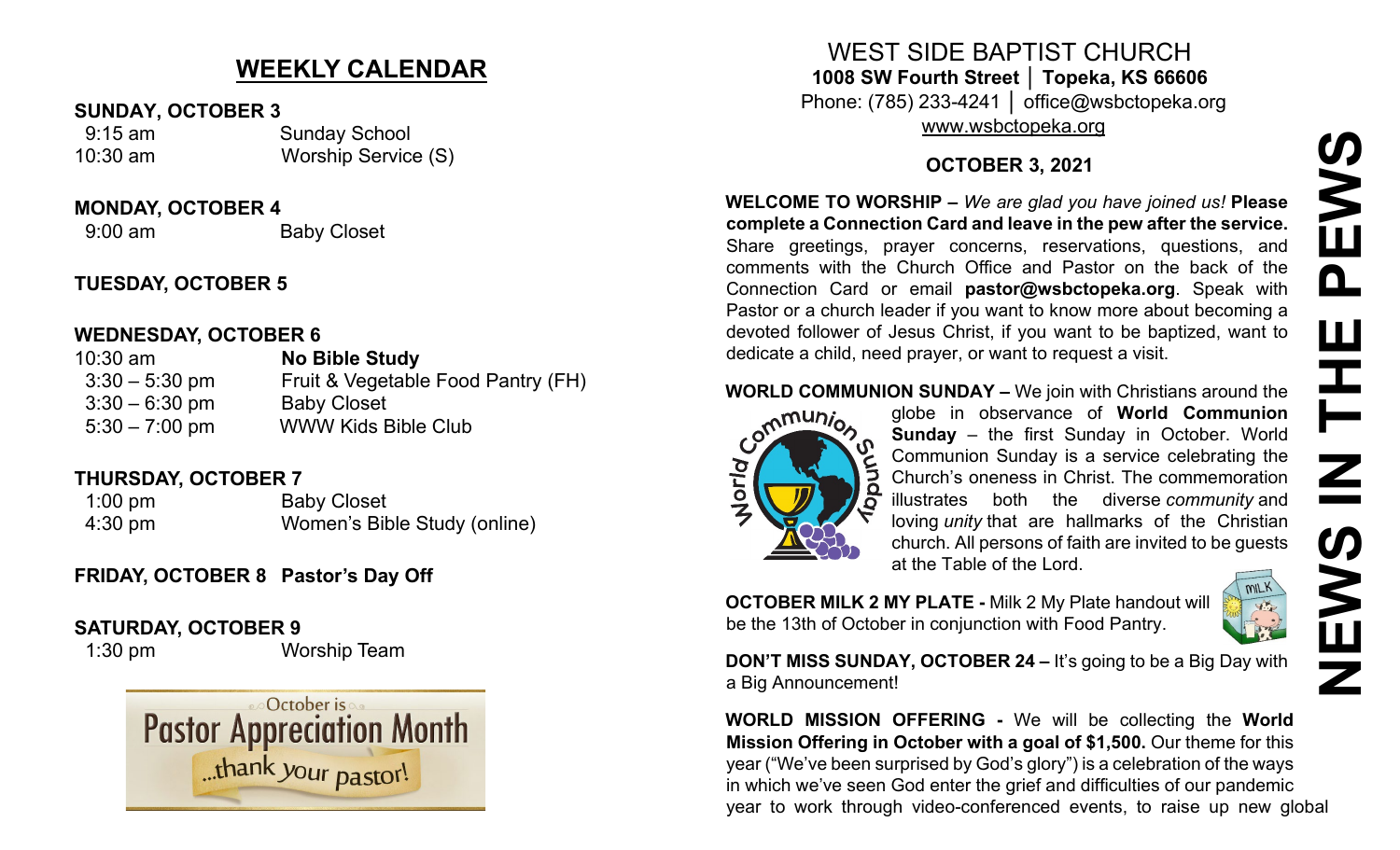

servants, to provide generous support through you for our global partners as they faced food scarcity and critical needs during the pandemic. In dark, lonely, and difficult times, God has surprised us with

hope and provision.

**GROUP BIBLE STUDIES – God created us to live in relationship with others. Join a Small Group Bible Study to learn and grown with other Christians!** 

- **COUPLES (SUNDAYS) -** "Seeking God Together" is a six-week couplesbased study taught on **SUNDAY at 6:00 pm in Holmer Hall (first-floor parlor) starting Sun., Sept. 26, 2021**. Bring a snack to share for supper.
- **GOSPEL PROJECT (WEDNESDAYS)** Jim Goodnow teaches **The Gospel Project on Wed. at 6:00 pm in Holmer Hall**. All adults are welcome!
- **PSALMS (WEDNESDAYS)** Pastor Ivan will continue to teach his **Wed. morning study at 10:30 in Holmer Hall.** It is also available on Zoom.
- **WOMEN (THURSDAYS)** Rexanne Greuter leads a **Women's Bible Study** on **Thursday at 4:30 pm on Zoom.** Contact the Office for information.

**KIDS' SUNDAY SCHOOL** – Classes start at 9:15 am. Children learn upstairs with Colleen Smith, Fran Seymour-Hunter, & Pat Carpenter

**TRUNK OR TREAT -** We will be hosting a **Trunk or Treat in the north parking lot on the 31st of October from 5:30 until 7:00 PM or until the candy runs out.** A signup sheet for people wanting to hand out candy from their vehicle (decorated?) will be on the bulletin board. Those wanting to donate candy or money to purchase candy should turn them into the Church Office.  $\sim$  Jack Janway, Outreach





**VENMO –** Give to God online via **SQUARE** at **[https://west](https://west-side-baptist-church.square.site/)-sidebaptist-[church.square.site](https://west-side-baptist-church.square.site/)** or give through **VENMO**, a phone app. Search for the church **@wsbctopeka** or scan the QR code. We appreciate all your donations and generosity. Questions? Call the Church Office for help.

venmo

**WWW KIDS' BIBLE CLUB –Free meal served** from **5:30 pm to 6:00 pm.** Bible studies begin at 6:00 pm. Classes for all ages.

## **OUR THOUGHTS AND PRAYERS**

Coronavirus (COVID 19) Pandemic

#### Amos, Barbara

Brousseau, Barbara – Healing for health concerns (Bev McCurdy's niece) Carpenter, Al & Bradley – Healing for health concerns Carpenter, Ken – Healing for health concerns (Harry's brother) Carpenter, Pat, and Harry – Healing for health concerns Cottril, Nancy and Wayne and extended family – Healing for health concerns Darian – Healing (Jack Janway's older sister's granddaughter) Hager, Barb – Healing (Alice Payne's family) Hunter, Russell – Healing Ketter, Robbin – Healing for heart issues (Nancy Ohse's cousin) Kirby, Karen - Healing for health concerns Lewis, Joanna – Healing (Nelda and Jack Janway's grandniece) Lindberg, Howard – Healing (Nancy Lindberg's brother) Longstaff, Ernie – Health concerns Manley, Nadine – Healing after shoulder surgery (fracture) May, Nancy, and Dick – Healing for health concerns May, Renea and Steve - Healing for health concerns Morris, Molly – Healing for health concerns Poe, Becky – Healing for health concerns Pukach, Jan – Healing for health concerns Pucket, Roxy – Healing (Molly Morris' sister) Reed, Ernie – Healing for health concerns (home) Springer, Keith – Healing for health concerns (Marianne Spano's brother) Swain, John – Healing for health concerns (rehab at home) Zab, Lola – Healing for health concerns (Marianne Spano's sister) Human Trafficking / Sexual Slavery Youth Sunday School Teacher The Church and people in:

• 03 - 09 October 2021 - Colombia, Ecuador, and Venezuela† International Ministries and Missionaries (Global Servants) National Guard and Military Personnel – Active Duty and Veterans

> †Ecumenical Prayer Cycle "In God's Hands - Common Prayer for the World" from the World Council of Churches [\(https://www.oikoumene.org/en/resources/prayer](https://www.oikoumene.org/en/resources/prayer-cycle)-cycle